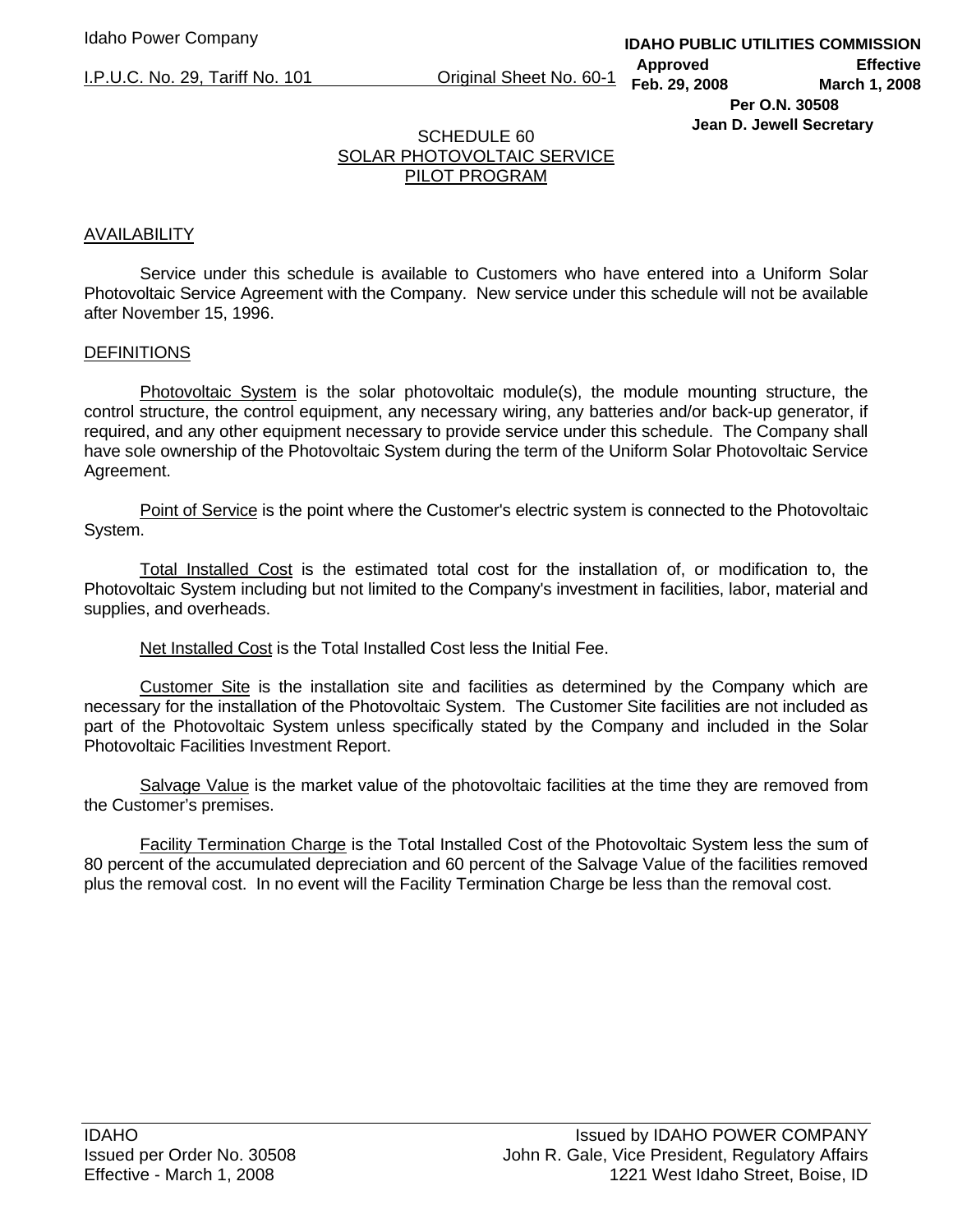# SCHEDULE 60 SOLAR PHOTOVOLTAIC SERVICE PILOT PROGRAM (Continued)

## **ELIGIBILITY**

 Requests for service under this schedule which have a Total Installed Cost of no more than \$50,000, which are located in areas reasonably accessible by standard utility vehicles, and which are cost effective alternatives are eligible for service under this schedule. In determining eligibility under this schedule, the Company will consider the remoteness, accessibility, load size, load profile, solar resource, and solar impediments of the requested site as well as the suitability of the Customer Site. Requests which have special access requirements may be granted at the discretion of the Company provided that reasonable alternative access provisions are met and/or the Company is compensated for its special access related costs. Any special access provisions will be included in an addendum to the Uniform Solar Photovoltaic Service Agreement. The Company has the sole right to ultimately determine eligibility under this schedule.

#### INITIAL FEE

 An Initial Fee equal to 5 percent of the Total Installed Cost of the Photovoltaic System is required from the Customer at the time the Uniform Solar Photovoltaic Service Agreement is executed. If a modification to the Photovoltaic System which increases the Total Installed Cost is requested subsequent to the time the Uniform Solar Photovoltaic Service Agreement is executed, an additional Initial Fee equal to 5 percent of the Total Installed Cost of the modification will be required prior to the installation of such modification to the Photovoltaic System. The Initial Fee is non-refundable unless the Company determines that it will not install the Photovoltaic System.

#### SERVICES PROVIDED

 The Photovoltaic System will be specified by the Company based upon the service requirements requested by the Customer. Upon determination by the Company that the Customer is eligible for service under this schedule, and upon receipt from the Customer of the Initial Fee, the Company will proceed with the installation plans for the Photovoltaic System.

 All repair and maintenance of the Photovoltaic System will be provided by the Company. Prudent utility practices will be followed for all necessary repair or maintenance. The Company will use its best effort to provide the Customer a minimum of 24-hours notice prior to performing preventative maintenance.

 The Customer is responsible for providing the Customer Site and the connections from the Point of Service to the Customer's facilities, and for permitting the Company appropriate access to the Photovoltaic System. The Customer Site and Customer connections must be approved by the Company and must meet all State and Local Codes. The Company may, at its sole discretion, install and/or own Customer Site facilities and include the cost of such facilities in the Total Installed Cost.

 If a back-up generator is included with the Photovoltaic System, the Customer is responsible for providing, at the Customer's expense, the fuel required for the operation of such generator.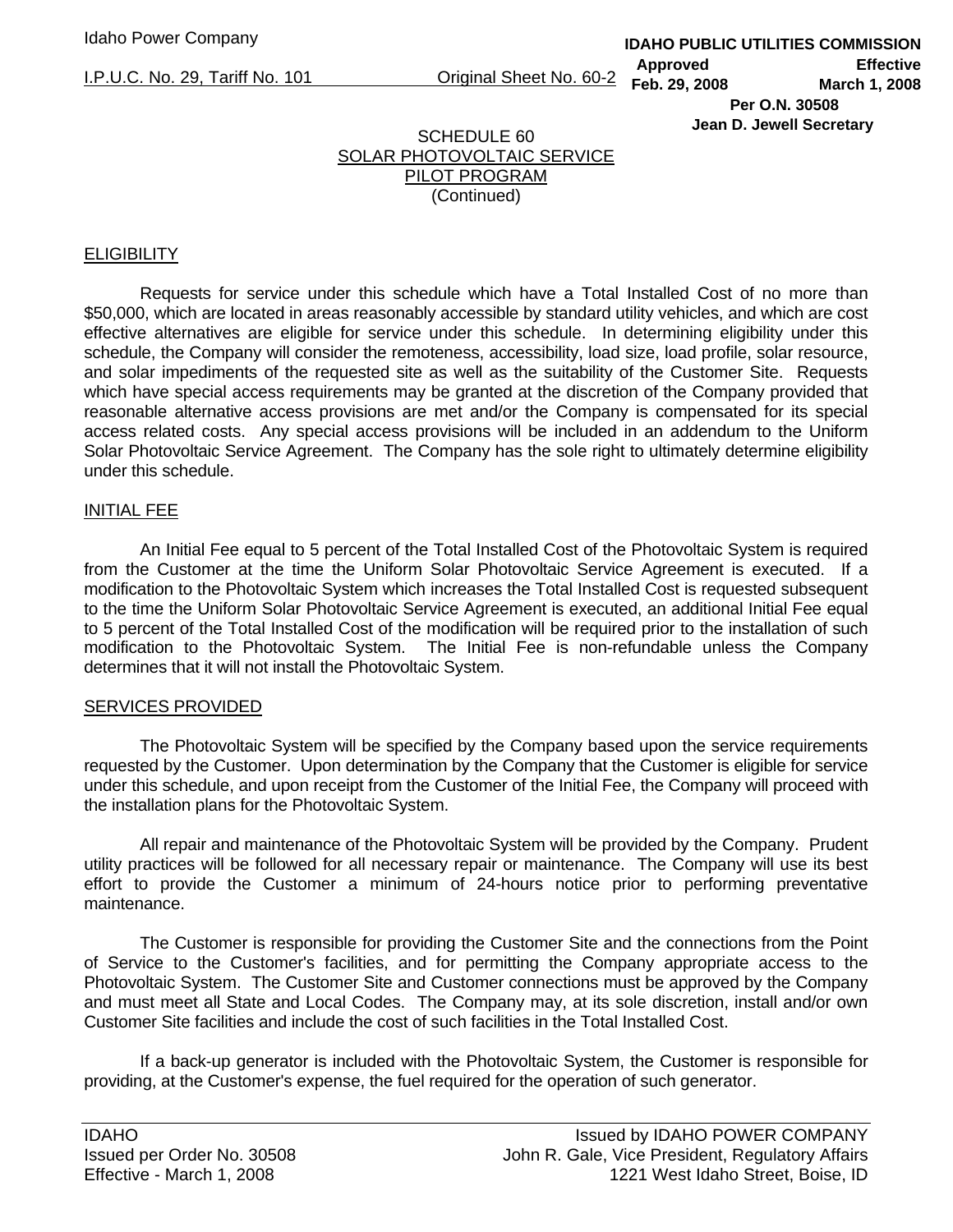**IDAHO PUBLIC UTILITIES COMMISSION Approved Effective Feb. 29, 2008 March 1, 2008 Per O.N. 30508** 

**Jean D. Jewell Secretary** 

# SCHEDULE 60 SOLAR PHOTOVOLTAIC SERVICE PILOT PROGRAM (Continued)

## SERVICE LIMITATIONS

 Electric Service under this schedule is limited to that provided by the Photovoltaic System. The Company is under no obligation to provide Electric Service to the Customer at any time by means of the Company's transmission or distribution system.

# CUSTOMER NON-COMPLIANCE

 Any use by the Customer of the Photovoltaic System not in compliance with the design specifications for such system or not in compliance with the provisions of this schedule may result in the removal by the Company of the Photovoltaic System. The Company reserves the right to remove the Photovoltaic System if the Company determines that the continued use of the facilities by the Customer poses a threat of injury or damage to persons or property. Non-payment of the monthly charges under this schedule may also result in the removal by the Company of the Photovoltaic System.

 In the event the Company removes the Photovoltaic System under the provisions of this section, the Customer will be obligated to pay to the Company the Facility Termination Charge.

# SOLAR PHOTOVOLTAIC FACILITIES INVESTMENT REPORT

 The Total Installed Cost of the Photovoltaic System will be set forth in a Solar Photovoltaic Facilities Investment Report provided to the Customer. The monthly charge for service under this schedule is based on the Total Installed Cost, less the Initial Fee, as reflected on this Report. When the actual book cost of the installed Photovoltaic System has been determined by the Company, the Total Installed Cost will be adjusted to reflect the actual cost and the corresponding monthly charge will be reduced if the actual cost is more than 10 percent less than the Total Installed Cost included on the Report. In no event will the monthly charge be increased if the actual cost is greater than the Total Installed cost.

### PHOTOVOLTAIC SYSTEM MODIFICATIONS

 If the Photovoltaic System is modified in order to provide for changes in the Customer's service requirements, the Solar Photovoltaic Facilities Investment Report and the corresponding monthly charge for service will be adjusted to reflect the modification.

 Additions. If the Customer requests a modification to the Photovoltaic System, the Customer will be required to pay an additional Initial Fee equal to 5 percent of the Total Installed Cost of the modification prior to the installation of the modification.

 Removals. If the Customer requests a portion of the Photovoltaic System be removed, the Customer shall pay to the Company the Facility Termination Charge for that portion of the Photovoltaic System removed. If the Customer requests the Photovoltaic System in its entirety be removed, the provisions of the Agreement Termination section below will apply.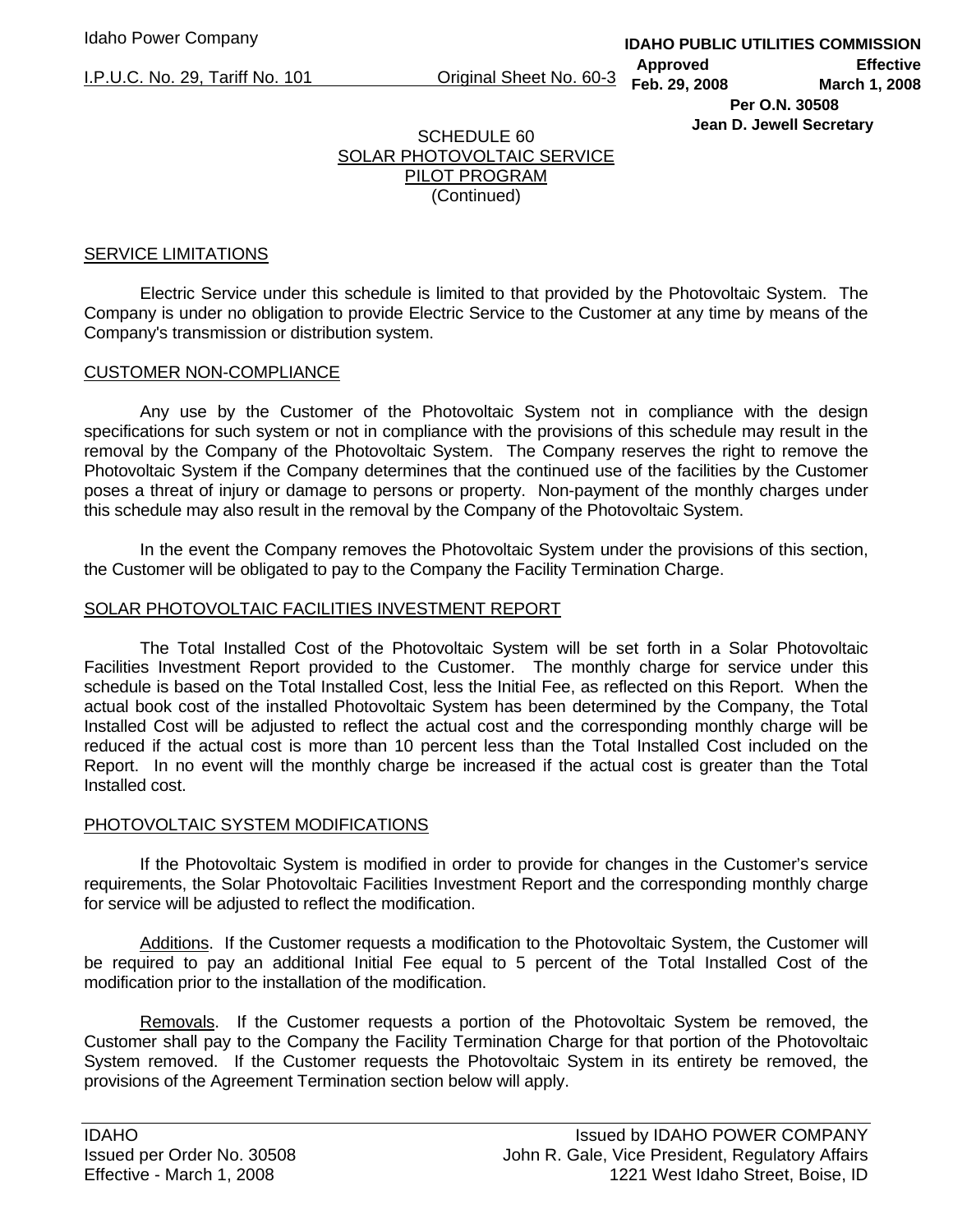# SCHEDULE 60 SOLAR PHOTOVOLTAIC SERVICE PILOT PROGRAM (Continued)

## AGREEMENT TERMINATION

 Customer Termination. If the Customer cancels the Uniform Solar Photovoltaic Service Agreement at the end of any of the five year terms of the Agreement, the Customer shall have the option of either 1) purchasing the Photovoltaic System at the Company's Total Installed Cost less accumulated depreciation, or 2) requesting the Company remove the Photovoltaic System and paying to the Company the cost of removing the facilities. If the Customer cancels the Uniform Solar Photovoltaic Service Agreement during the term of the Agreement, the Customer shall pay to the Company the Facility Termination Charge.

 Company Termination. If the Company cancels the Uniform Solar Photovoltaic Service Agreement at any time and for any reason other than Customer Non-Compliance, the Company shall offer the Customer the option of either 1) purchasing the Photovoltaic System at the Company's Total Installed Cost less accumulated depreciation, or 2) requesting the Company remove the Photovoltaic System at no cost to the Customer.

### **CHARGES**

 The monthly charge for service under this schedule is 1.6 percent times the Net Installed Cost of the Photovoltaic System as set forth on the Solar Photovoltaic Facilities Investment Report.

Back-up Generator Maintenance Charge. If the hours of usage of a back-up generator included with the Photovoltaic System exceeds the number of hours of usage specified in the design specifications by 20 percent or more on an annual basis, the Customer will be responsible for paying the additional maintenance costs incurred by the Company as a result of such overuse. The Company will notify the Customer in writing of any observed overuse of the back-up generator.

### PAYMENT

 The monthly bill rendered for service provided hereunder is payable upon receipt, and becomes past due 15 days from the date on which rendered.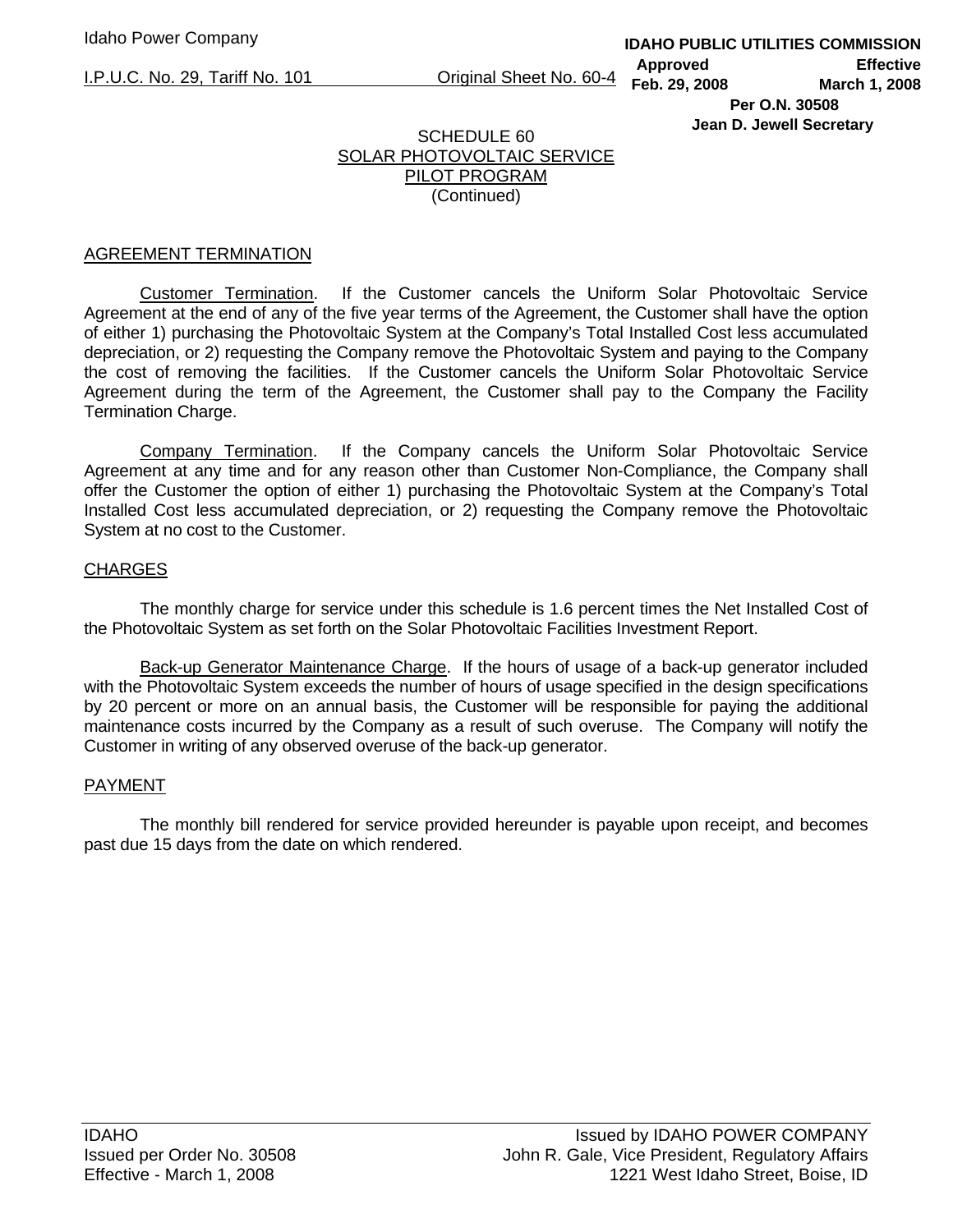# SCHEDULE 60 SOLAR PHOTOVOLTAIC SERVICE PILOT PROGRAM

# Idaho Power Company Uniform Solar Photovoltaic Service Agreement

DISTRICT ACCOUNT NO.

THIS AGREEMENT Made this \_\_\_\_\_\_\_\_\_\_\_\_\_\_ day of \_\_\_\_\_\_\_\_\_\_\_\_\_\_\_\_\_\_\_\_\_\_\_\_\_\_, 20\_\_\_\_\_\_\_, between \_\_\_\_\_\_\_\_\_\_\_\_\_\_\_\_\_\_\_\_\_\_\_\_\_\_\_\_\_\_\_\_\_\_\_\_\_\_\_\_\_\_\_\_\_\_\_\_\_\_\_\_\_, whose billing address is hereinafter called Customer, and Idaho Power Company, A

corporation with its principal office located at 1221 West Idaho Street, Boise, Idaho, hereinafter called Company:

NOW THEREFORE, The parties agree as follows:

 1. The Company will provide solar photovoltaic service for the Customer's facilities located at or near \_\_\_\_\_\_\_\_\_\_\_\_\_\_\_\_\_\_\_\_\_\_\_\_\_\_\_\_\_\_\_\_\_\_\_\_\_\_\_\_\_, County of \_\_\_\_\_\_\_\_\_\_\_\_\_\_\_\_\_\_\_\_\_, State of Idaho.

2. The Customer will:

 a. Make an Initial Fee payment to the Company of \$\_\_\_\_\_\_\_\_\_\_\_\_\_\_\_\_\_ at the time this Agreement is executed.

 b. Provide the installation site and facilities as determined by the Company which are necessary for the installation of the Photovoltaic System and which are acceptable to the Company, and the right of the Company for appropriate access to the Company's facilities with the right of ingress and egress, at no cost to the Company.

3. This Agreement will not become binding upon the parties until signed by both parties.

 4. The initial date of service under this Agreement is subject to the Company's ability to obtain the required labor, materials, and equipment, a satisfactory site, and satisfactory access to the Photovoltaic System on the Customer's property, and to comply with governmental regulations.

 5. The term of this Agreement will be for five years from and after the Initial Service Date thereof, and will automatically renew for an additional five years each five years thereafter unless canceled by either party. This Agreement may be canceled 1) by either party after any of the five year terms provided written notice of termination is given to the other not less than three months prior to the end of the five year term, or 2) at any time provided both parties agree in writing to the cancellation. In the event the Company's Schedule 60 is terminated during the term of this Agreement, this Agreement will automatically be canceled and the Customer will have the option to purchase the Photovoltaic System at the Company's depreciated book value.